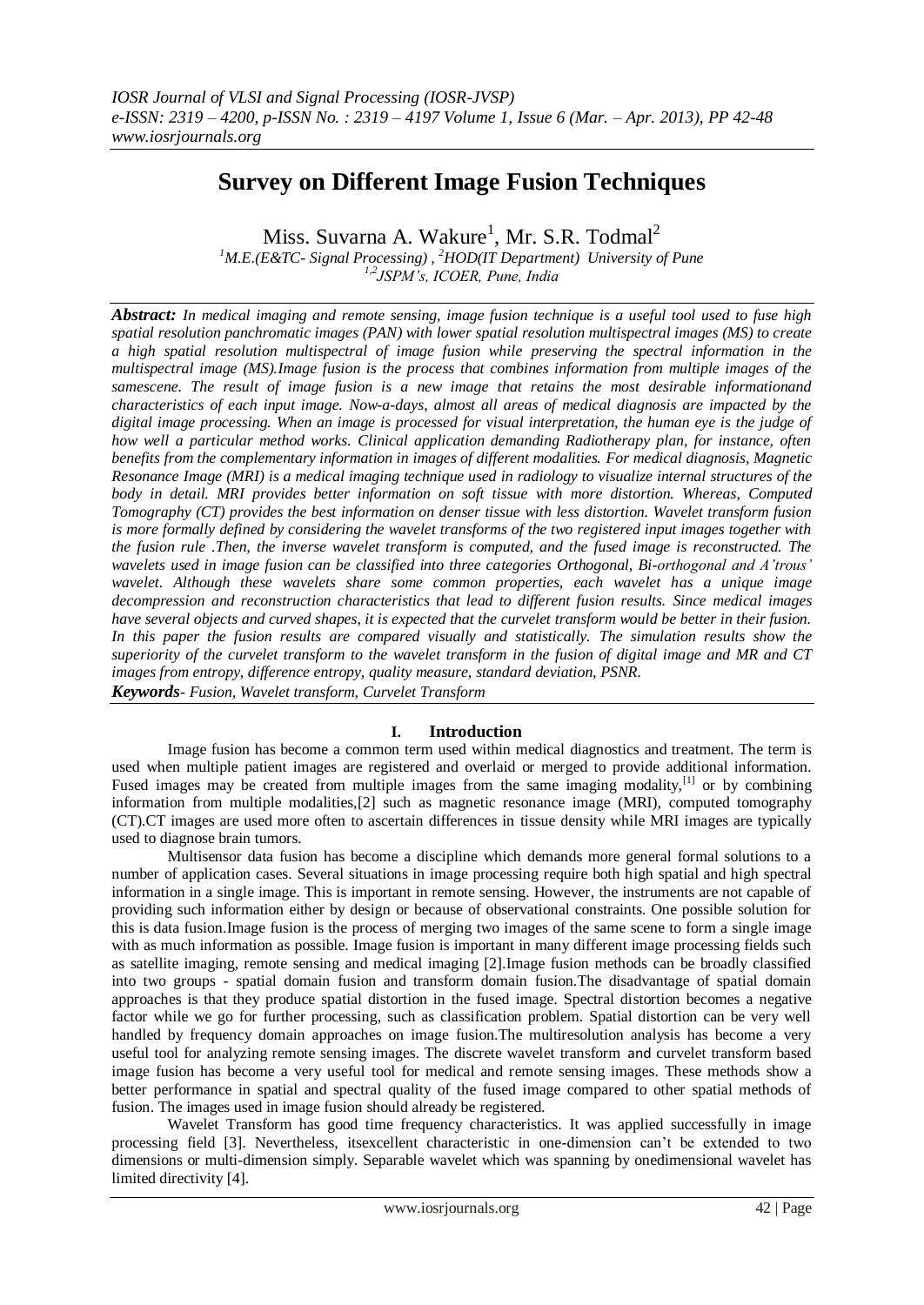Aiming at these limitation, E. J. Candes and D. L. Donoho put forward Curvelet Transform theory in 2000 [5]. Curvelet Transform consisted of special filtering process and multi-scale Ridgelet Transform. It could fit image properties well. However, Curvelet Transform had complicated digital realization, includes sub-band division, smoothing block, normalization, Ridgelet analysis and so on. Curvelets pyramid decomposition brought immense data redundancy [6]. Then E. J. Candes put forward Fast Curvelet Transform(FCT) that was the Second Generation Curvelet Transform which was more simple and easily understanding in 2005[7]. Its fast algorithm was easily understood. Li Huihui's researched multi-focus image fusion based on the Second Generation Curvelet Transform [8]. This paper introduces the Second Generation Curvelet Transform and uses it to fuse images, different kinds of fusion methods are compared at last. The experiments show that the method could extract useful information from source images to fused images so that clear images are obtained.

## **II. Image Fusion Based On Wavelet Transform**

The most common form of transform type image fusion algorithms is the wavelet fusion algorithm due to its simplicity and its ability to preserve the time and frequency details of the images to be fused.

Some generic requirements can be imposed on the fusion result. a) the fused image should preserve as closelyas possible all relevant information contained in the input images. b)The fusion process should not introduce any artefacts or in consistencies which can distract or mislead the human observer or any subsequent image processing steps. c) in the fused image irrelevant features and noise should be suppressed to a maximum extent. When fusion is done at pixel level the input images are combined withoutany pre-processing.





A schematic diagram of the wavelet fusion algorithm of two registered images  $I_1(X_1, X_2)$  and  $I_2(X_1, X_2)$ is depicted in fig.1. It can be represented by the following equation,

 $I(X_1, X_2) = W^{-1} \{ \Psi[W(I_1(X_1, X_2)), W(I_2(X_1, X_2))] \}$ 

Where W,  $W^{-1}$  and  $\psi$  are the wavelet transformoperator, the inverse wavelet transform operator and the fusion rule, respectively. There are several waveletfusion rules that can be used for the selection ofwavelet coefficients from the wavelet transforms of theimages to be fused. The most frequently used rule isthe maximum frequency rule which selects thecoefficients that have the maximum absolute values.The wavelet transform concentrates on representingthe image in multi-scale and it is appropriate torepresent linear edges. For curved edges, the accuracyof edge localization in the wavelet transform is low.So, there is a need for an alternative approach whichhas a high accuracy of curve localization such as thecurvelet transform.

## **III. Types Of Wavelet Transforms**

A] Orthogonal Wavelet Transform

The dilations and translation of the scaling function  $\phi$ j, k(x)constitute a basis for Vj, andSimilarly  $\Psi$ j, k(x) for Wi, if the  $\phi$ j, k(x) and  $\Psi$ j, k(x) are orthonormal, they include the following property [1].

 $Vj \perp Wi$ 

These results in a representation of a single image, containing multiscale detail information from all component images involved. This representation leads to multiple applications ranging from multispectral image fusion to color and multi-valued image enhancement, denoising and segmentation [9]. B] Bi-orthogonal Wavelet Transform

For biorthogonal transform, perfect reconstruction is available. Orthogonal wavelets give orthogonal matrices andunitary transforms; biorthogonal wavelets give invertiblematrices and perfect reconstruction. For biorthogonal wavelet filter, the Low-pass and high-pass filters do notthe same length. The low pass and high pass filters do nothave the same length. The low-pass filter is alwaysSymmetrical, while high pass filter could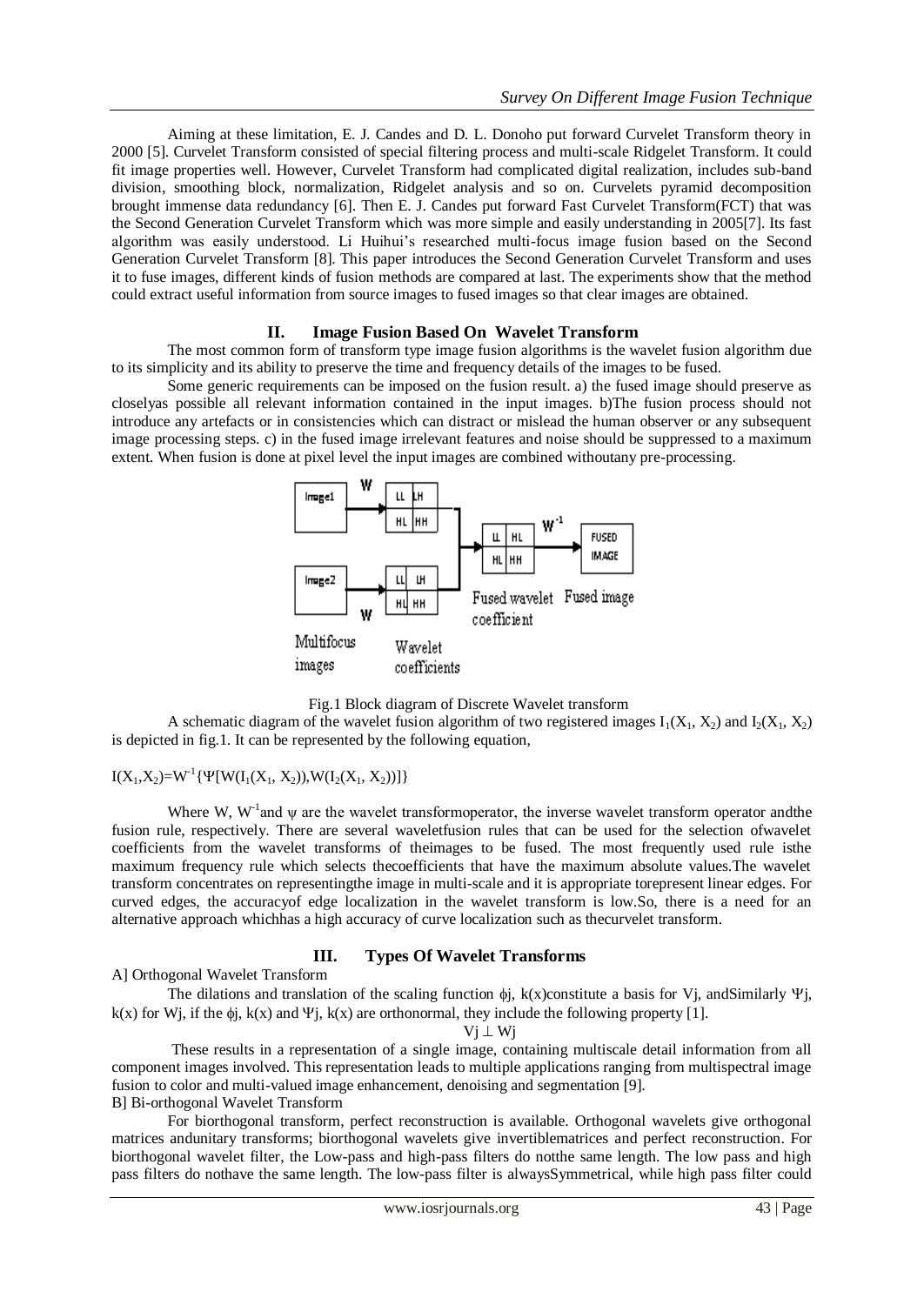be eithersymmetric or anti-symmetric.The method allows unusual flexibility in choosinga filter for any task involving the multiresolution analysis and synthesis.Using our method, one can choose any low-pass filter forthe multiresolution filtering [1].

C]A'trous (Non-orthogonal) Wavelet Transform

A'trous is a kind of non – orthogonal wavelet that is different from orthogonal and biorthogonal. It is astationary or redundant transform, i.e. decimation is notimplemented during the process of wavelet transform, whilethe orthogonal or biorthogonal wavelet can be carried out using either decimation or undecimation mode [1].The enhancement of the spatial information often leadsto the distortion of the information in the spectral domain. Inthis paper, a spectral preserve fusion method is developed by introducing àtrous wavelet transform [10].

## **IV. Wavelet Transform Algorithm Steps**

The process can be divided into four steps.

a) Histogram match

Apply the histogram match process between panchromatic image and differentbands of the multispectral imagerespectively, and obtain three newpanchromatic images PANR, PANG,PANB b) Wavelet decomposition

Use the wavelet transform to decomposenew panchromatic images and differentbands of multispectral image twice,respectively.

c) Details information combination

Add the detail images of the decomposed panchromatic images at different levels tothe corresponding details of differentbands in the multispectral image andobtain the new details component in thedifferent bands of the multispectral imageand obtain the new details component inthe different bands of the multispectralimage. d) Inverse wavelet transform

Perform the wavelet transform on thebands of multispectral images,respectively and obtain the fused image.

## **V. Image Fusion Based On Curvelet Transform**

The curvelet transform is a multiscale directional transform thatallows an almost optimal nonadaptive sparse representationof objects with edges. It hasgenerated increasing interestin the community of applied mathematics and signal processing over the years. Most natural images/signals exhibit line-like edges, i.e., discontinuities across curves (so-called line or curve singularities). Although applications of wavelets have become increasingly popular in scientific and engineering fields, traditional wavelets perform well only at representing point singularities since they ignore the geometric properties of structures and do not exploit the regularity of edges.

The curvelet transform has evolved as atool for the representation of curved shapes ingraphical applications. Then, it was extended to thefields of edge detection and image denoising. Recently, curvelet transform used in image fusion. Thealgorithm of the curvelet transform of an image P can be summarized in the following steps:

A) The image P is split up into three subbands ∆1,∆2and P3 using the additive wavelet transform.

B) Tiling is performed on the subbands ∆1 and ∆2.

C) The discrete Ridgelet transform is performed oneach tile of the subbands ∆1 and ∆2.

A schematic diagram of the curvelet transform isshown in Fig.2



Figure 2. Discrete curvelet transform of an image  $P$ .

1. Subband Filtering:

The purpose of this step is to decompose the image into additive components; each of which is a subband of that image. This step isolates the different frequency components of the image into different planes without down sampling as in the traditional wavelet transform. Given an image P, it is possible to construct the sequence of approximations:  $F_1(P)=P_1$ ,  $F_2(P)=P_2$ , ......... $F_N(P)=P_N$ . Where n is an integer which is preferred to be equal to 3. To construct this sequence, successive convolutions with a certain low pass kernel are performed. The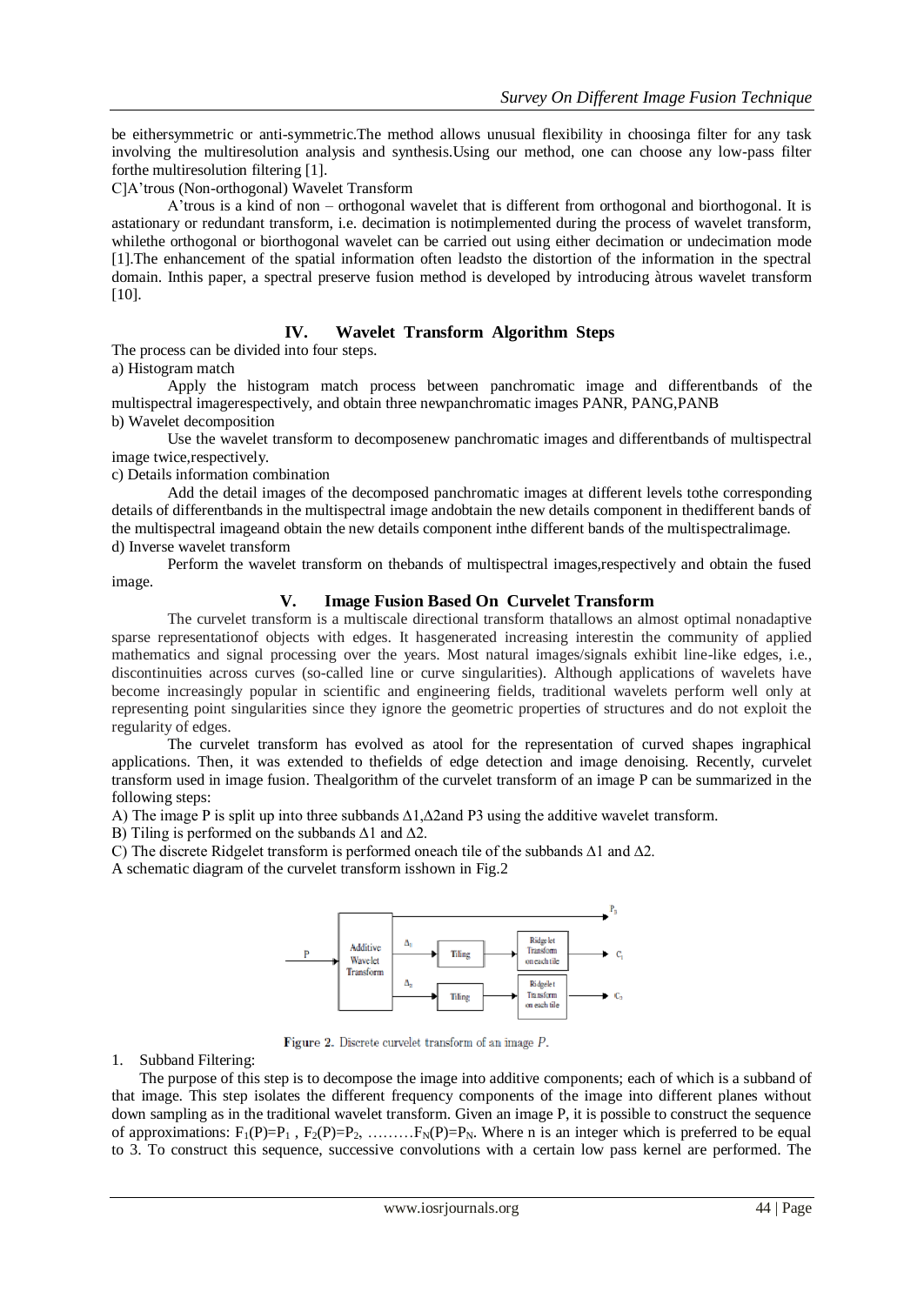functions f1, f2, f3, and fn mean convolutions with this kernel. The wavelet planes are computed as the differences between two consecutive approximations P  $_{1-1}$  and P<sub>1</sub> i.e.  $\Delta 1=P_{1-1}-P_1$ 

Thus, the curvelet reconstruction formula is given by: n-1

 $P = \sum \Delta 1 + P_1$  $l=1$ 

2. Tiling:

Tiling is the process by which the image is divided into overlapping tiles. These tiles are small in dimensions to transform curved lines into small straight lines in the subbands ∆1 and ∆2. The tiling improves the ability of the curvelet transform to handle curved edges.

3. Ridgelet Transform:

The ridgelet transform belongs to the family of discrete transforms employing basis functions. Tofacilitate its mathematical representation, it can beviewed as a wavelet analysis in the Radon domain.The Radon transform itself is a tool of shape detection.So, the ridgelet transform is primarily a tool of ridgedetection or shape detection of the objects in an image.The ridgelet basis function is given by,

 $\Psi_{a,b,\theta}(x_1,x_2) = a^{-1/2} \Psi \left[ (x_1 \cos\theta + x_2 \sin\theta - \theta)/a \right]$ 

for each a>0, each [ b  $\varepsilon$  R] and each ( b  $\varepsilon$  [0, 2 $\pi$ ]) this function constant along with lines  $X_1\cos\theta+X_2\sin\theta$  constant. Thus the ridgelet coefficients of an image  $f(x_1,x_2)$  are represented by:

$$
-\infty\ \infty
$$

 $R_f(a,b,\theta) = \iint \Psi_{a,b,\theta}(x_1,x_2) f(x_1,x_2) dx_1 dx_2$ 

**-∞ -∞**

This transform is invertible and the reconstruction formula is given by:

 $2\pi \infty \infty$ 

 $f(x_1,x_2)=\iiint R_f(a,b,\theta)\Psi_{a,b,\theta}(x_1,x_2)dadbd\theta$ 

 $0-\infty$ 0 4 $\pi$ a

The radon transform for an object F is the collection of line integrals indexed by  $(\theta, t) \varepsilon [0, 2\pi] \times R$  and is given by:

∞ ∞

 $R_f$  ( $\theta$ , t)=  $\iint f(x_1, x_2) \delta(x_1 \cos \theta + x_2 \sin \theta - t) dx 1 dx 2$ **-∞ -∞**

Thus for ridgelet transform can be represented in terms of the randon transform as follows:

 ∞  $R_f(a,b,\theta) = [R_f(\theta, t)a^{-1/2}[(t-b)/a]dt$  **-∞** 

Hence, the ridgelet transform is the application of the1-D wavelet transform to the slices of the Radontransform where the angular variable  $\theta$  is constant and it is varying. To make the ridgelet transform discrete,both the Radon transform and the wavelet transformhave to be discrete.It is known that different imaging modalities areemployed to depict different anatomical morphologies.CT images are mainly employed to visualize densestructures such as bones. So, they give the generalshapes of objects and few details. On the other hand,MR images are used to depict the morphology of softtissues. So, they are rich in details. Since these twomodalities are of a complementary nature, ourobjective is to merge both images to obtain as muchinformation as possible.

## **VI. Wavelet And Curvelet Based Image Fusion Algorithm**

1. First, we need pre-processing, and then cut the same scale from awaiting fused images according to selected region. Subsequently, we divide images into sub-images which are different scales by WaveletTransform. Afterwards, local Curvelet Transform of every sub-image should be taken. Its sub-blocks aredifferent from each others on account of scales' change.

2. Resample and registration of original images, we can correct original images and distortion so that bothof them have similar probability distribution.Then Wavelet coefficient of similar component will stay in the same magnitude.

3. Using Wavelet Transform to decompose original images into proper levels. One low-frequency approximate component and three high-frequency detail components will be acquired in each level.

4. Curvelet Transform of individual acquired low frequency approximate component and high frequencydetail components from both of images, neighborhood interpolation method is used and the details of graycan't be changed.

5. According to definite standard to fuse images, local area variance is chose to measure definition for low frequency component. First, divide low-frequency coefficients  $C$  jo(k1,k2) into individual four square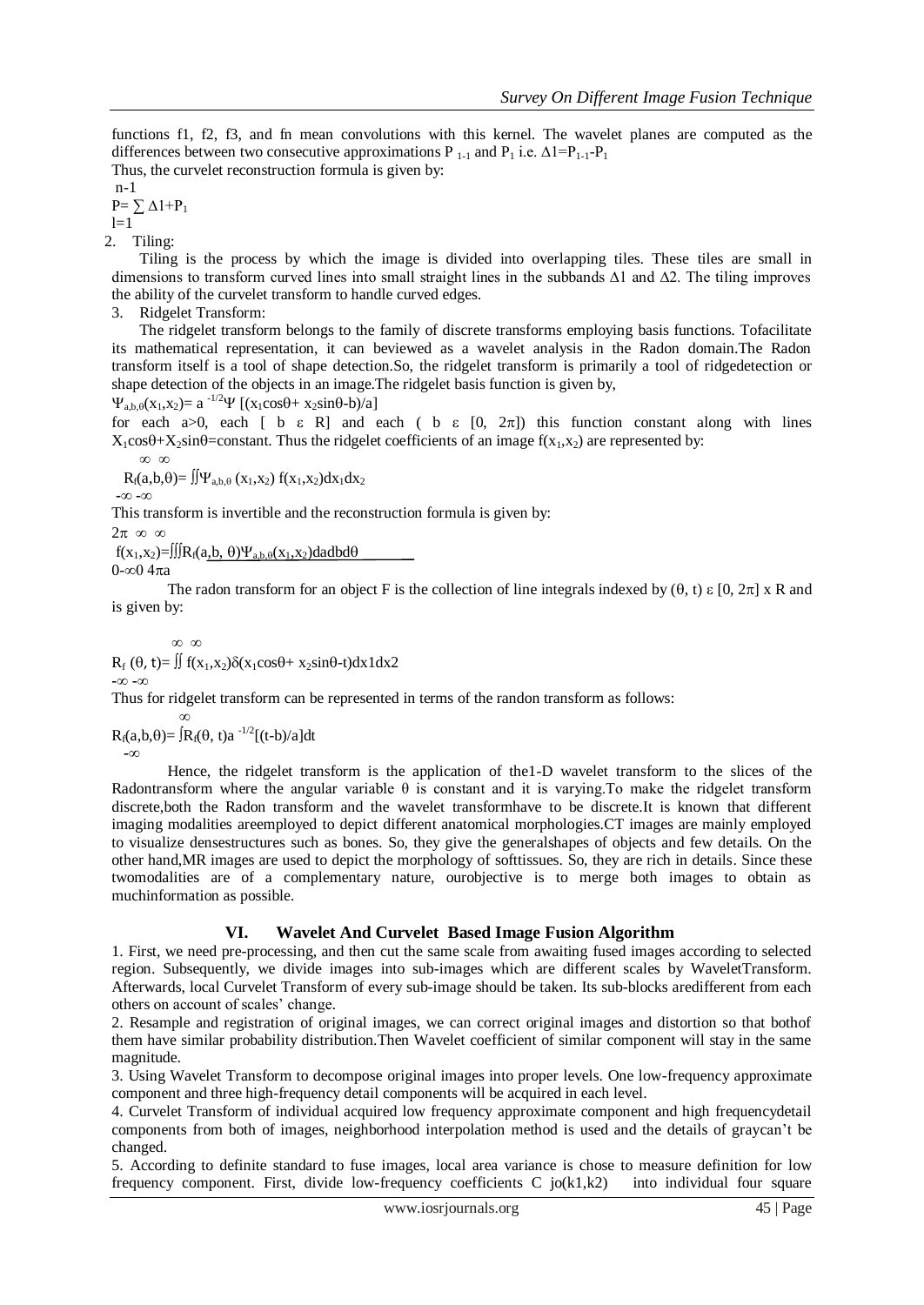subblocks which are N1X M2 ( $3\times3$  or  $5\times5$ ), then calculate Standard deviation(STD) of the current sub-block and other statistical parameters.

#### **VII. Results**

In medicine, CT and MRI image both are tomography scanning images. They have different features. Fig. 3 shows CT image, in which image brightness related to tissue density, brightness of bones is higher, and some soft tissue can't be seen images. Fig. 4 shows MRI image, here image brightness related to an amount of hydrogen atom in tissue, thus brightness of soft tissue is higher, and bones can't be seen. There is complementary information in these images.



Fig. 3 CT Image of brain Fig. 4 MRI Image of brain



Fig. 5c)A'trous fused Fig.6 Fused Image of image Wavelet Transform

Fig. 3 and fig. 4 represents the MRI and CT images of brain of same person respectively.In the MRI image theinner contour missing but it provides better information onsoft tissue. In the CT image it provides the best informationon denser tissue with less distortion, but it misses the softtissue information. The fig. 5a image is the result of orthogonal waveletfusion technique which is by combining of MRI and CT images .The orthogonal wavelet fused image haveinformation of both images but have more aliasing effect.The fig. 5b image is the result of Biorthogonal wavelet fusion technique. When compare Biorthogonal wavelet withorthogonal wavelet it shows soft tissues information whichare not shown in above figure i.e at the left and right side ofthe inner part. The fig. 5c image is the result of 'A trous' wavelet(non-orthogonal wavelet) based fusion. The fusion results of non-orthogonal wavelet have information on soft tissues anddenser tissues.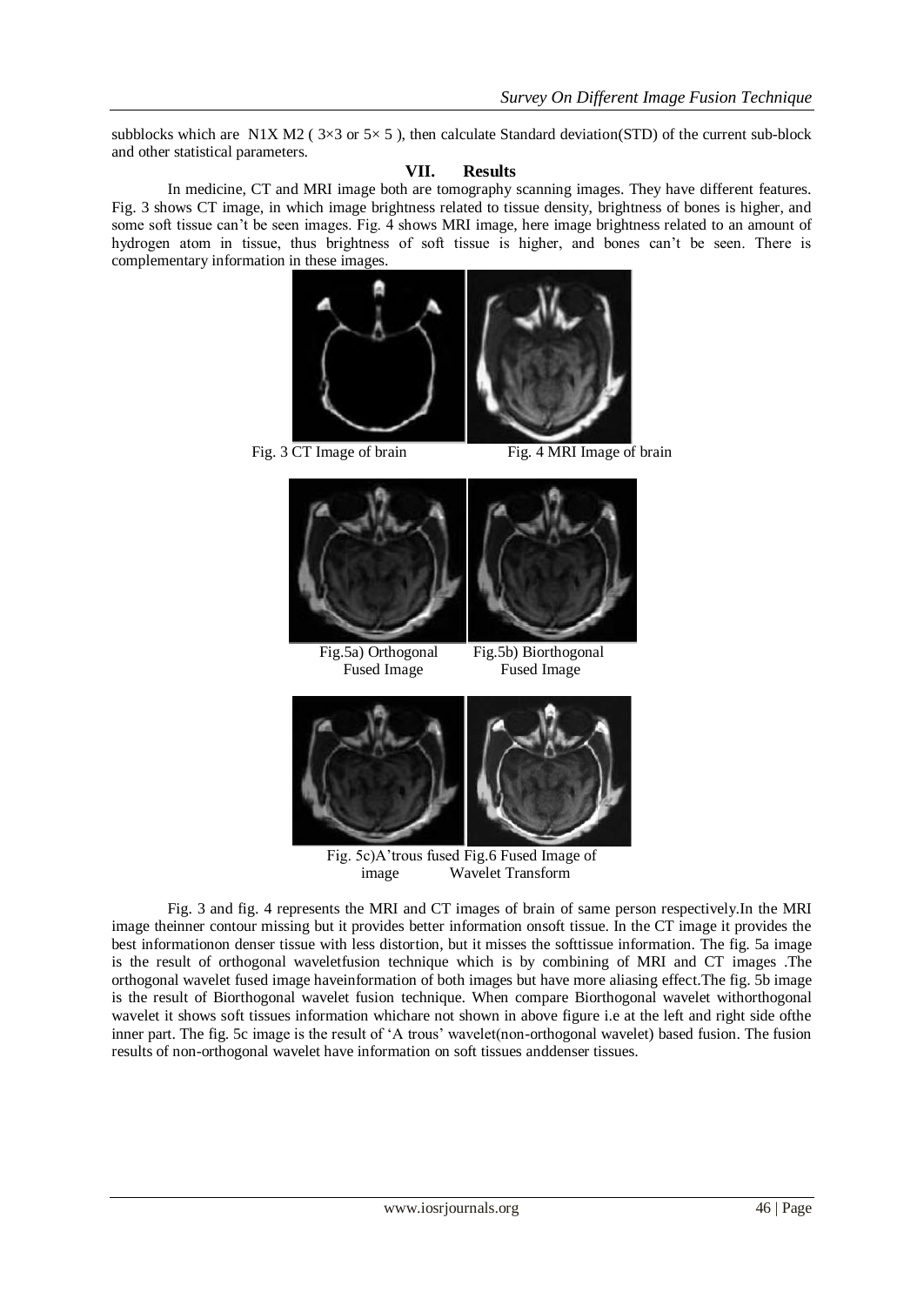

Fig.7 Fused Image of Curvelet Transform

Since the curvelet transform is well-adapted to represent panchromatic image containing edges as shown in fig.7 and the wavelet transform preservesspectral information of original multispectral images as shown in fig.6, the fusedimage has high spatial and spectral resolution simultaneously. In addition to the visual analysis, we extended our investigationto a quantitative analysis. The experimental result was analyzedbased on the combination entropy, standard deviation, quality measure as shown in table 1.

#### **VIII. Quantitative Analysis**

In order to compare the wavelet and curvelet based approaches; apart from visual appearancequantitative analysis is done over the fused images. For the visual evaluation, the followingcriterion is considered: natural appearance, brilliance contrast, presence of complementaryfeatures, enhancement of common features etc. The quantitative criterion [11] includes three parameters namely Entropy, DifferenceEntropy and Standard deviation. Each has its importance in evaluating the image quality.

**1**. Entropy: The entropy of an image is a measure of information content .The estimate assumes a statistically independent source characterized by the relative frequency of occurrence of the elements in X, which is its histogram. For a better fused image, the entropy should have a larger value.

**2.** Difference Entropy: It is calculated from taking the entropy of the image obtained from subtracting a source image from the fused image and the input source image.

Example: Fused image –CT Image=MRI ImageEntropy [obtained MRI Image –Input MRI] gives Difference Entropy. The difference entropy between two images reflects the difference between the average amounts of information they contained. Minimum difference is expected for a better fusion.

**3.** Standard deviation: The standard deviation (SD), which is the square root of variance, reflects the spread in the data. Thus, a high contrast image will have a larger variance, and a low contrast image will have a low variance.

| <b>FUSION</b><br><b>METHODS</b> | <b>WAVELET</b><br><b>TRANSFOM</b> | <b>CURVELET</b><br><b>TRANSFORM</b> |
|---------------------------------|-----------------------------------|-------------------------------------|
| Entropy                         | 5.05                              | 5.823                               |
| Difference<br>entropy           | 5.40                              | 5.361                               |
| Standard<br>deviation           | 62.03                             | 69.29                               |
| Quality measure                 | 0.891                             | 0.90                                |
| <b>RMSE</b>                     | 2.392                             | 1.530                               |

Table 1: Statistical parameters of Wavelet and Curvelet transform

Quantitative analysis of the fused images indicates better results for curvelet transform based fusion with greater entropy, larger standard deviation and lower difference entropy than their wavelet equivalents. And among the curvelets, addition gives a better result.Moreover, compared withthe fused results obtained by the wavelet and the curvelet, the curveletbasedfusion result has a better visual effect, such as contrastenhancement.